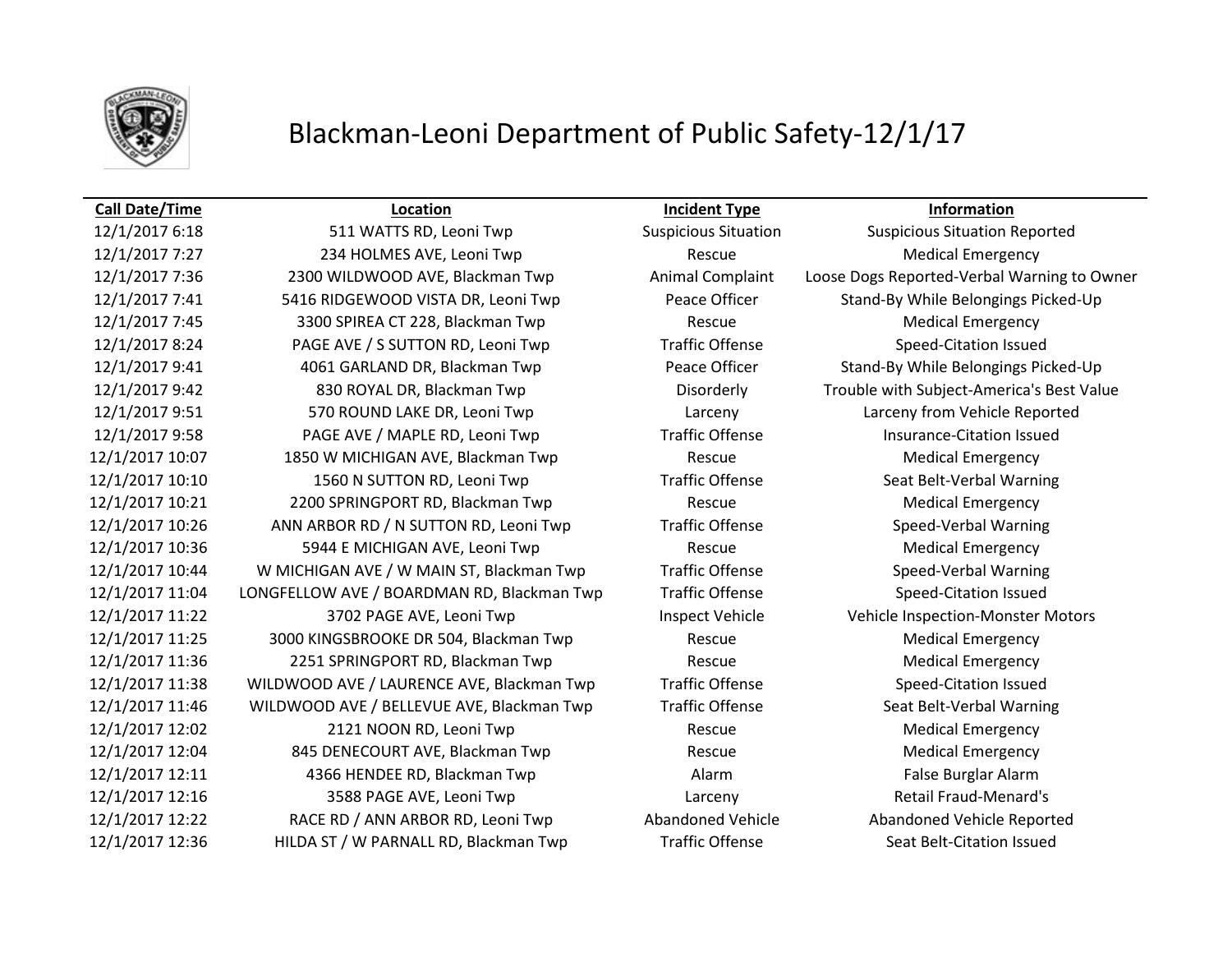

## **Call Date/Time Location Incident Type Information**

12/1/2017 12:46 3300 YUKON DR, Leoni Twp Fire Fire Fire False Fire Alarm 12/1/2017 12:56 1525 BOARDMAN RD, Blackman Twp Larceny Purse Stolen from Cart-Michael's 12/1/2017 14:08 SPRINGPORT RD / RIVES JUNCTION RD, Blackman Twp Fire Fire Vehicle Fire 12/1/2017 14:16 215 LAFAYETTE RD, Leoni Twp Rescue Medical Emergency 12/1/2017 14:16 6530 SEYMOUR RD, Leoni Twp Fraud Fraud Fraud Fraud Report-Phone Scam 12/1/2017 14:35 3001 E MICHIGAN AVE, Blackman Twp Suspicious Situation Suspicious Situation Reported-Checked OK 12/1/2017 14:50 1124 HERBERT J AVE, Blackman Twp Assist Assist to Child Protective Services 12/1/2017 14:56 PAGE AVE / S SUTTON RD, Leoni Twp Traffic Offense Speed-Verbal Warning 12/1/2017 15:00 PAGE AVE / S SUTTON RD, Leoni Twp Traffic Offense Speed-Citation Issued 12/1/2017 15:03 1700 W MICHIGAN AVE, Blackman Twp Larceny Retail Fraud-Wal-Mart 12/1/2017 15:11 PAGE AVE / S SUTTON RD, Leoni Twp Traffic Offense Insurance-Citation Issued 12/1/2017 15:12 241 MANTLE AVE, Blackman Twp Rescue Rescue Medical Emergency 12/1/2017 15:19 PAGE AVE / FELTERS RD, Leoni Twp Traffic Offense Insurance-Citation Issued 12/1/2017 15:27 FALAHEE RD / PAGE AVE, Leoni Twp Traffic Offense Speed-Citation Issued 12/1/2017 15:27 1425 W PARNALL RD, Blackman Twp Alarm False Burglar Alarm 12/1/2017 15:34 PAGE AVE / S SUTTON RD, Leoni Twp Fire Fire Burning Complaint 12/1/2017 15:40 139 W I 94, Blackman Twp Accident PDA Two Vehicle Accident-No Injuries 12/1/2017 15:46 N WEST AVE / BOARDMAN RD, Blackman Twp Accident PDA Two Vehicle Accident-No Injuries 12/1/2017 15:49 N BROWN ST / W MICHIGAN AVE, Blackman Twp Hit and Run Hit and Run-Two Vehicle Accident-No Injuries 12/1/2017 16:18 360 N DETTMAN RD, Blackman Twp Rescue Rescue Medical Emergency 12/1/2017 16:41 2704 E MICHIGAN AVE, Blackman Twp Domestic Domestic Assault Reported-Prosecutor Review 12/1/2017 16:43 1420 GILLETTS LAKE RD, Leoni Twp Domestic Domestic Dispute-Verbal 12/1/2017 16:43 6011 ANN ARBOR RD, Leoni Twp Overdose Overdose-McDonald's 12/1/2017 16:46 2777 AIRPORT RD, Blackman Twp Accident PPDA Private Property Accident-Meijer 12/1/2017 16:47 3832 KINGSRIDGE LN, Blackman Twp Rescue Medical Emergency 12/1/2017 16:50 PAGE AVE / S US 127, Leoni Twp Accident PDA Two Vehicle Accident-No Injuries 12/1/2017 16:55 875 LAURENCE AVE, Blackman Twp **Ordinance Violation** Burning Complaint 12/1/2017 17:03 3300 SPIREA CT, Blackman Twp Rescue Rescue Medical Emergency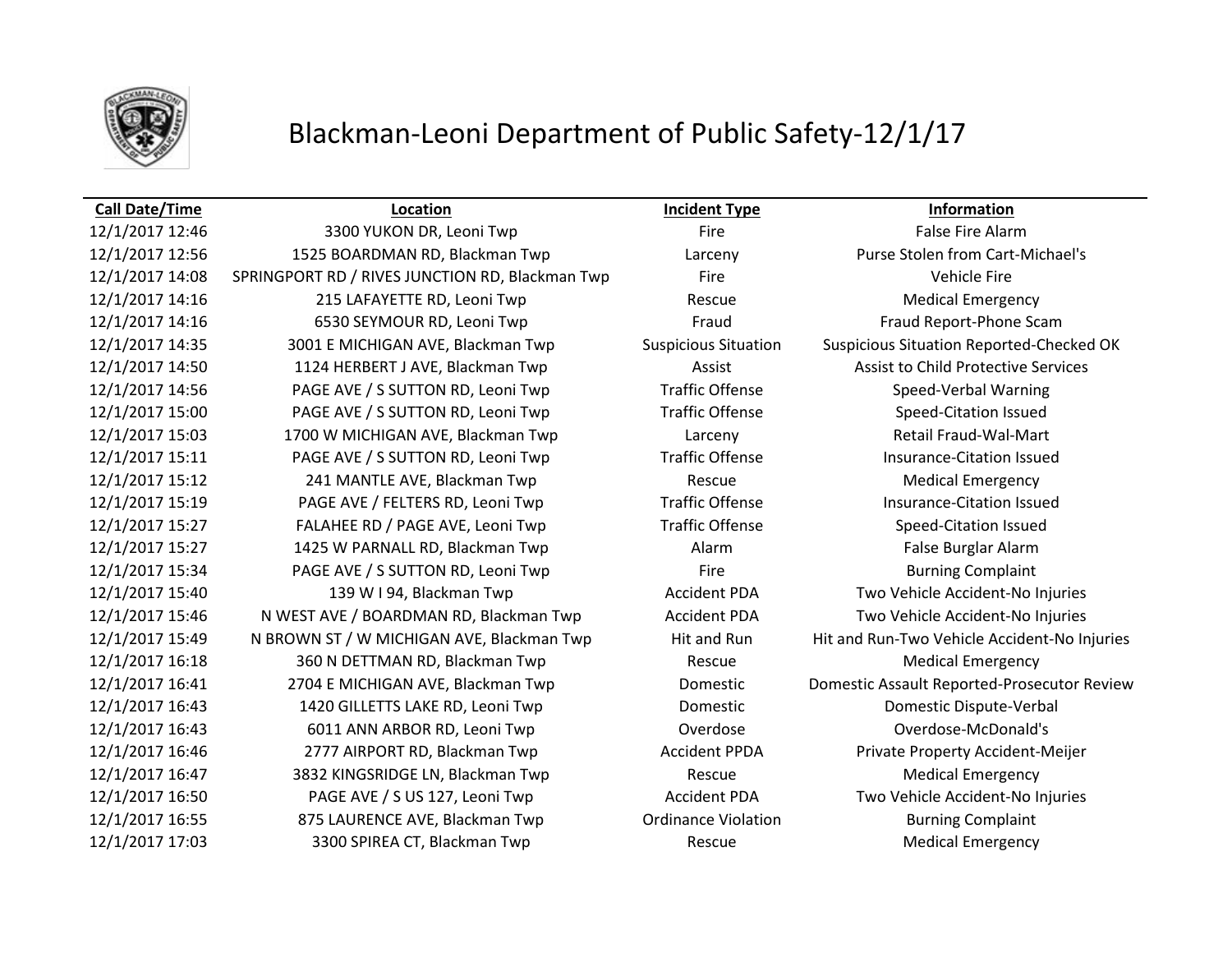

## **Call Date/Time Location Incident Type Information**

12/1/2017 17:44 LANSING AVE / VAN HORN RD, Blackman Twp Traffic Hazard Hazard-Tire in Roadway 12/1/2017 18:01 3300 SPIREA CT, Blackman Twp Rescue Medical Emergency 12/1/2017 18:10 1626 DONNELY RD, Leoni Twp Domestic Domestic Dispute-Verbal 12/1/2017 18:12 N US 127 / E I 94, Blackman Twp Accident PDA Three Vehicle Accident-No Injuries 12/1/2017 18:57 2700 HAWKINS RD, Leoni Twp Peace Officer Welfare Check on Subject-Checked OK 12/1/2017 18:59 2777 AIRPORT RD, Blackman Twp Suspicious Situation Suspicious Subject Reported-Unable to Locate 12/1/2017 18:59 241 OAK GROVE AVE, Blackman Twp Disorderly Disorderly Fireworks Complaint 12/1/2017 19:14 2777 AIRPORT RD, Blackman Twp Larceny Retail Fraud-Meijer 12/1/2017 19:17 SEYMOUR RD / MUNITH RD, Leoni Twp Accident PDA Car/Deer Accident 12/1/2017 19:24 2584 AIRPORT RD, Blackman Twp Suspicious Situation Suspicious Subject Reported-Unable to Locate 12/1/2017 19:31 2200 WILDWOOD AVE, Blackman Twp Suspicious Situation Suspicious Situation Reported-Dollar General 12/1/2017 19:31 HAWKINS RD / SEYMOUR RD, Leoni Twp Traffic Offense Speed-Verbal Warning 12/1/2017 20:01 S BOULDER ST / ROCKTREE RD, Blackman Twp Ordinance Violation Burning Complaint 12/1/2017 20:09 N US 127 / W I 94, Blackman Twp Traffic Offense Speed-Citation Issued 12/1/2017 20:16 E I 94 / N US 127, Blackman Twp Traffic Offense Careless Driving-Verbal Warning 12/1/2017 20:28 3776 HENDEE RD, Blackman Twp Rescue Medical Emergency 12/1/2017 20:29 1108 TANBARK LN E, Summit Twp Rescue Medical Emergency 12/1/2017 20:33 E GANSON ST / N ROBERTS ST, Blackman Twp Peace Officer Welfare Check on Subject-Taken to Hospital 12/1/2017 20:35 W M 60 / W MICHIGAN AVE, Blackman Twp Traffic Offense Speed-Citation Issued 12/1/2017 20:39 3401 COOPER ST, Blackman Twp Suspicious Situation Suspicious Situation Reported 12/1/2017 20:52 E I 94 / AIRPORT RD, Blackman Twp Traffic Offense Speed-Citation Issued 12/1/2017 21:11 1496 CHEROKEE TRL, Leoni Twp Inspection Prop Property Check-Caller Heard Noises Outside 12/1/2017 21:19 CLINTON RD / HENDEE RD, Blackman Twp Traffic Offense Speed-Citation Issued 12/1/2017 21:36 N US 127 / SPRINGPORT RD, Blackman Twp Traffic Offense Speed-Citation Issued 12/1/2017 21:40 901 ROSEHILL RD, Blackman Twp Domestic Domestic Dispute-Verbal 12/1/2017 21:48 BOARDMAN RD / N WISNER ST, Blackman Twp Traffic Offense Defective Equipment-Verbal Warning 12/1/2017 21:57 BOARDMAN RD / N WEST AVE, Blackman Twp Traffic Offense Speed-Verbal Warning 12/1/2017 22:06 W I 94 / N ELM RD, Blackman Twp Traffic Offense Speed-Verbal Warning